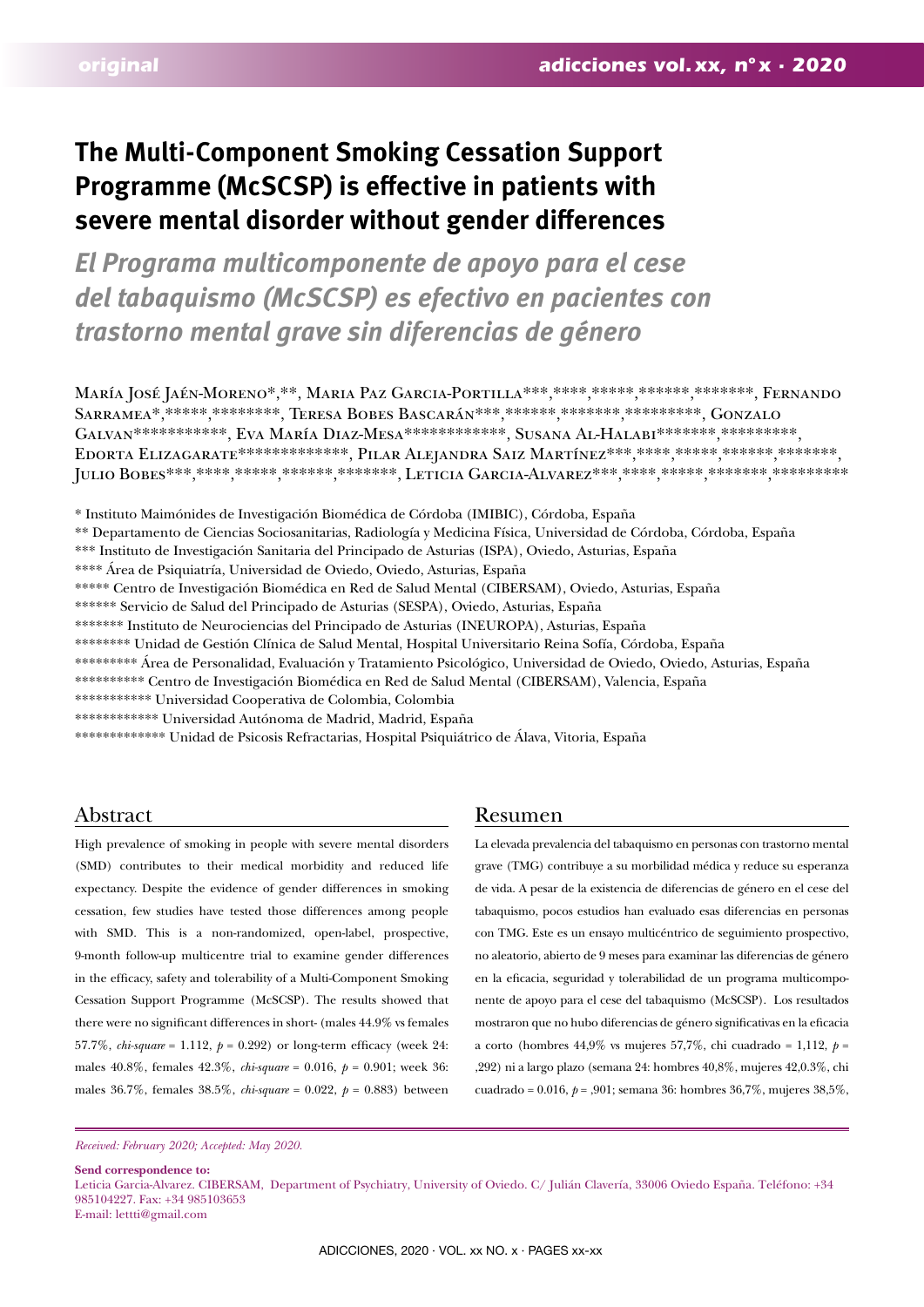gender, neither controlled by diagnosis or treatment. Regarding safety and tolerability, there was significant increase in abdominal perimeter in males [from 105.98 (SD 13.28) to 108.52 (SD 14.01), *t* = -3.436,  $p = 0.002$ ], but not in females. However, there were no significant gender differences in adverse events (constipation, abnormal/vivid dreams, nausea/vomiting or skin rash/redness around patch site). In conclusion, we have demonstrated that is effective and safe to help either male or female patients with stabilized SMD to quit smoking. However, it might be a tendency in females to respond better to varenicline treatment in the short term. Future research with larger samples is required to more clearly determine whether or not the there are differences, in addition to their reliability and robustness. *Keywords:* Gender differences; Smoking cessation; Shizophrenia; Bipolar disorder; Varenicline; Transdermal nicotine patches.

chi cuadrado = 0.022, p = ,883), incluso controlando por diagnóstico o tratamiento. Con respecto a la seguridad y la tolerabilidad, hubo un aumento significativo en el perímetro abdominal en los hombres [de 105,98 (DT 13,28) a 108,52 (DT 14,01), *t* = -3,436, *p* = ,002)], pero no en las mujeres. Sin embargo, no hubo diferencias de género significativas en los eventos adversos (estreñimiento, sueños anormales/vívidos, náuseas/vómitos o erupción cutánea/enrojecimiento alrededor de la zona del parche). En conclusión, hemos demostrado que es efectivo y seguro ayudar a los hombres y mujeres con TMG estabilizados a dejar de fumar. Sin embargo, podría haber una tendencia en las mujeres a responder mejor al tratamiento con vareniclina a corto plazo. Se requiere investigación futura con muestras más amplias para determinar con más claridad la existencia de diferencias, además de la fiabilidad y robustez.

*Palabas clave*: Diferencias de género; Cese del tabaquismo; Esquizofrenia; Trastorno bipolar; Vareniclina; Parches transdérmicos de nicotina.

# **1. Introduction**

In people with severe mental disorders (SMD) and other disorders the smoking estimated prevalence is between 50-80% and 54-68% for schizophrenia and bipolar disorder, respectively (De Hert et al., 2011; Jiménez-Treviño et n people with severe mental disorders (SMD) and other disorders the smoking estimated prevalence is between 50-80% and 54-68% for schizophrenia and bipolar disorder, respectively (De Hert et al., 2011; na Torres, Hidalgo Lopezosa, Cobo Cuenca & Rodríguez Borrego, 2019). In some countries, the smoking rates are similar between men and women with psychotic disorders, in others like Asia females with schizophrenia are less likely to be current smokers than males (Hahn, Rigby & Galletly, 2014; Kim et al., 2013). The multi-component treatment in a clinical settings has demonstrated the importance of the motivation level in the preparation phase (Garcia-Portilla et al., 2016; Sarramea Crespo et al., 2019a; Sarramea et al., 2019b).

Research examining gender differences in smoking cessation outcomes have found some differences between males and females in the general population. Females are less likely to use nicotine replacement therapy (NRT) (Perkins, 2001), tend to have more difficulty quitting (Perkins, 2001; Reid, Pipe, Riley & Sorensen, 2009; Walker et al., 2016) and have poorer smoking-cessation treatment outcomes in large population-based treatment trials (Bjornson et al., 1995; COMMIT, 1995) with Bupropion (Scharf & Shiftman, 2004) or NRT (Davis et al., 1994; Perkins & Scott, 2008; Wetter et al., 1999). However, the unique report in patients with psychosis did not find gender differences in those variables (Filia, Baker, Gurvich, Richmond, Lewin, et al., 2014). Thus, research on this topic is needed in order to determinate which programs could be more effective in each gender.

The aim of this study was to examine gender differences in the efficacy, safety and tolerability of a Multi-Component Smoking Cessation Support Programme (McSCSP) (Garcia-Portilla et al., 2014, 2016) specifically designed for the treatment of patients with SMD under real-world clinical conditions.

# **2. Methods**

# *2.1. Study design*

This is a non-randomized, open-label, prospective, 9-month follow-up, multicenter study, conducted at 3 sites in Spain (Oviedo, Jaén and Vitoria) between March 2011 and June 2013 (see Garcia-Portilla et al., 2014, 2016). The Clinical Research Ethics Committee of Hospital in Oviedo approved the study protocol (Ref. 64/2010).

The McSCSP consisted of 2 phases: phase 1, before the active treatment phase, a weekly individual motivational therapy for 4 to 12 weeks; phase 2, a 12-week active treatment phase. During the active treatment phase patients received the medication and an intensive 12-week manualized group therapy on issues relevant for these patients. The choice of the pharmacological treatment for each patient was a shared decision between the clinician and the patient (for more details see Garcia-Portilla et al., 2014).

#### *2.2. Subjects*

Subjects were outpatients with a diagnosis of severe mental disorder who were clinically stable and attended their scheduled appointments. During those appointments, their psychiatrics gave them the possibility to take part in a study for smoking cessation.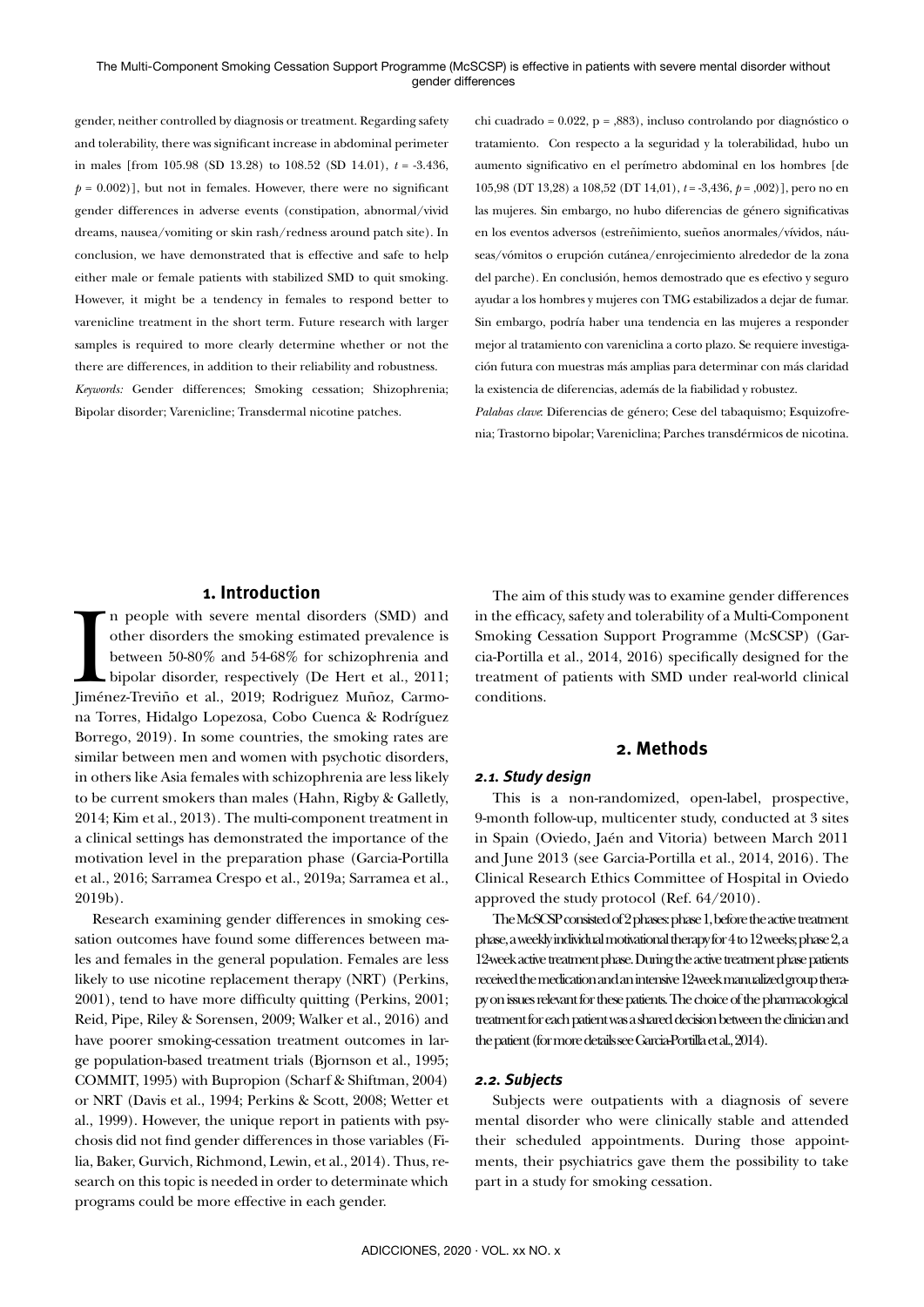Inclusion criteria: DSM-IV diagnosis of schizophrenia, schizoaffective or bipolar disorder; currently smoking  $\geq 15$ cigarettes/day; Fagerström Test for Nicotine Dependence score ≥ 4; breath CO > 9 ppm; 18-65 years; no suicidal ideation; and written informed consent.

Exclusion criteria: PANSS total score >70 (schizophrenia), or HDRS score >14 or YMRS >6 (bipolar disorder); serious suicidal behavior/thoughts in the last 6 months; severe unstable somatic illness; organic brain damage; renal impairment (creatinine  $\geq 1.5$  mg/dL); and liver function impairment (twice the normal upper limit).

#### *2.3. Assessments*

All subjects were assessed at baseline, during the 12 week active treatment phase, and at weeks 12 and 24 of the post-treatment follow-up phase. They were classified into three categories according the self-reported number of cigarettes smoked per day (CPD): light (CPD  $\leq$  10), moderate (between 11 and 20), and heavy smokers (>20). For more details about assessment see Garcia-Portilla et al., (2014, 2016).

#### *2.4. Outcome measures and statistical analyses*

The week 12 primary outcome measures were gender differences in smoking cessation (previous 7-days self-reported abstinence confirmed by breath CO levels ≤9 ppm) and in the proportion of subjects with at least a 50% reduction in the number of cigarettes per day (CPD) over the last 7 days. Secondary outcome measures were gender differences in safety, including changes in the symptoms of the primary illness and suicide attempts, and tolerability.

The SPSS 17.0 was used and the level of significance was 0.05. All analyses were performed according to an intention-to-treat approach. For dealing with missing data the last observation carried forward (LOCF) method was employed. The chi-square test, Student's t-test, and paired t-test were used to determine statistically significant differences between genders and to test for changes over time between baseline and week 12.

A mixed between-within subject analysis of variance was conducted to assess the impact of the two genders on patient smoking and clinical variables over four time periods (baseline, the 12-week active treatment phase, and at weeks 12 and 24 of the post-treatment follow-up phase).

# **3. Results**

Out of 82 enrolled patients 75 were analyzed [(36 transdermal nicotine patch (TNP), and 39 varenicline; 72% schizophrenia/schizoaffective and 28% bipolar disorder; 65.3% males, 34.7% females (*chi-square*=4.041, *p*=0.044)]. The retention rates in the study were 61.3% (67.3% males, 53.8% females, *chi-square* = 1.323, *p* = 0.250) at week 12, 48% (49.0% males, 46.2% females, *chi-square* = 0.054, *p* = 0.816) at week 24 and 46.6% (46.9% males, 46.2% females, *chi-square* = 0.004, *p* = 0.948) at week 36. There were no statistically significant differences in the retention rates among gender neither among gender and treatments. Baseline descriptive analysis is shown in Table 1.

#### *Efficacy*

Figure 1 shows the short- and long-term efficacy for males and females. There were no significant differences in short or long-term efficacy between genders, diagnosis or treatments. Furthermore, the interaction effect between time and gender was not significant for any of the variables (Table 2).

Table 1. *Patient demographic and baseline clinical and smoking characteristics for the total sample and for male and female patients separately.*

|                                  | <b>Total sample</b><br>$n = 75$ | <b>Males</b><br>$n = 49$ | <b>Females</b><br>$n = 26$ | Statistical test, p           |
|----------------------------------|---------------------------------|--------------------------|----------------------------|-------------------------------|
| Mean age (sd)                    | 45.3(9.0)                       | 44.1(9.7)                | 47.8(7.2)                  | $2.957d$ , 0.090              |
| Civil status $[n (%)]$           |                                 |                          |                            | 17.635 <sup>e</sup> , <0.0001 |
| Never married                    | 47(62.7)                        | 39 (79.6)                | 8(30.8)                    |                               |
| Married or living as married     | 16(21.3)                        | 5(10.2)                  | 11(42.3)                   |                               |
| Widowed or separated/divorced    | 12(16.0)                        | 5(10.2)                  | 7(26.9)                    |                               |
| Educational level [n (%)]        |                                 |                          |                            | $2.500^{\circ}, 0.287$        |
| Primary school                   | 32(42.7)                        | 18(36.7)                 | 14 (53.8)                  |                               |
| Secondary school                 | 32(42.7)                        | 24(49.0)                 | 8(30.8)                    |                               |
| University                       | 11(14.7)                        | 7(14.3)                  | 4(15.4)                    |                               |
| Work status [n (%)]              |                                 |                          |                            | $6.043$ <sup>e</sup> , 0.110  |
| Working (full / part-time)       | 7(9.3)                          | 5(10.2)                  | 2(7.7)                     |                               |
| Disabled (temporary / permanent) | 33 (44.0)                       | 26(53.1)                 | 7(26.9)                    |                               |
| Illness benefit                  | 19(25.3)                        | 9(18.4)                  | 10(38.5)                   |                               |
| Other <sup>a</sup>               | 16(21.3)                        | 9(18.4)                  | 7(26.9)                    |                               |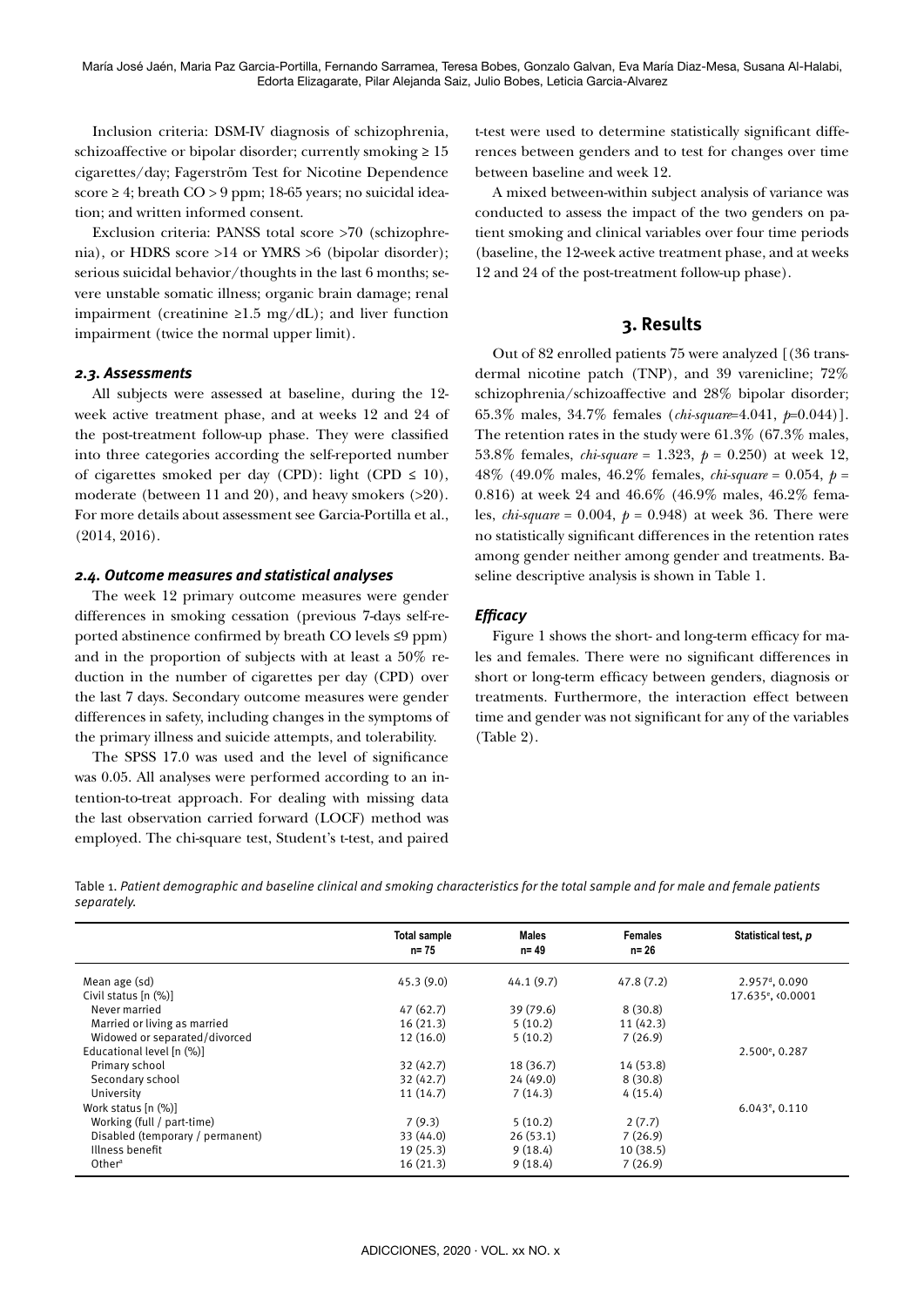#### The Multi-Component Smoking Cessation Support Programme (McSCSP) is effective in patients with severe mental disorder without gender differences

Table 1 (cont.). *Patient demographic and baseline clinical and smoking characteristics for the total sample and for male and female patients separately.*

|                                       | <b>Total sample</b><br>$n = 75$ | <b>Males</b><br>$n = 49$ | <b>Females</b><br>$n = 26$ | Statistical test, p          |
|---------------------------------------|---------------------------------|--------------------------|----------------------------|------------------------------|
| Diagnosis [n (%)]                     |                                 |                          |                            | 4.041 <sup>e</sup> , 0.044   |
| Schizophrenia                         | 54 (72.0)                       | 39 (79.6)                | 15(57.7)                   |                              |
| <b>Bipolar</b>                        | 21(28.0)                        | 10(20.4)                 | 11(42.3)                   |                              |
| Length of illness, months [Mean (sd)] | 209.2 (125.4)                   | 201.8 (127.1)            | 223.2 (123.5)              | $0.004d$ , 0.950             |
| First episode, yes [n (%)]            | 10(13.5)                        | 5(10.4)                  | 5(19.2)                    | $1.121$ <sup>e</sup> , 0.290 |
| Comorbid SUD [n (%)]                  | 10(13.3)                        | 7(14.3)                  | 3(11.5)                    | $0.111$ <sup>e</sup> , 0.739 |
| Suicidal attempts                     |                                 |                          |                            |                              |
| Yes $[n (%)]$                         | 29(38.7)                        | 15 (30.6)                | 14 (53.8)                  | 3.867 <sup>e</sup> , 0.049   |
| Mean number (sd)                      | 2.8(1.8)                        | 2.6(1.2)                 | 2.9(2.3)                   | 3.992 <sup>d</sup> , 0.056   |
| CGI-S [Mean (sd)]                     | 3.5(1.0)                        | 3.6(1.0)                 | 3.5(1.0)                   | $0.022d$ , 0.884             |
| PANSS <sup>b</sup> [Mean (sd)]        |                                 |                          |                            |                              |
| Positive                              | 11.4(3.8)                       | 11.5(3.8)                | 11.1(4.0)                  | $0.020d$ , 0.887             |
| Negative                              | 14.9(5.6)                       | 15.1(5.0)                | 14.4(7.1)                  | 0.920 <sup>d</sup> , 0.342   |
| General psychopathology               | 27.2(8.2)                       | 26.3(5.9)                | 29.5(12.4)                 | 2.326 <sup>d</sup> , 0.133   |
| Total                                 | 52.2 (11.4)                     | 52.9(11.1)               | 50.3(12.4)                 | $0.146d$ , 0.704             |
| HDRS <sup>c</sup> [Mean (sd)]         | 5.1(4.0)                        | 5.6(4.3)                 | 4.6(3.8)                   | $0.322d$ , 0.577             |
| YMRS <sup>c</sup> [Mean (sd)]         | 2.9(2.5)                        | 1.9(2.7)                 | 3.7(2.1)                   | 1.095 <sup>d</sup> , 0.308   |
| Self-reported CPD [Mean (sd)]         | 30.1 (11.8)                     | 31.4 (12.7)              | 27.7(9.8)                  | 2.111 <sup>d</sup> , 0.150   |
| Smoking status                        |                                 |                          |                            | $0.687$ <sup>e</sup> , 0.407 |
| Moderate (self-reported CPD 11-20)    | 27(36.0)                        | 16(32.7)                 | 11(42.3)                   |                              |
| Heavy (self-reported CPD >20)         | 48 (64.0)                       | 33(67.3)                 | 15(57.7)                   |                              |
| Breath CO levels                      | 27.3(18.3)                      | 30.0(20.6)               | 22.1(11.4)                 | 4.636 <sup>d</sup> , 0.035   |
| FTND score                            | 6.3(2.6)                        | 6.1(2.7)                 | 6.7(2.4)                   | 0.484 <sup>d</sup> , 0.489   |
| G-NSBO score                          | 17.8(6.9)                       | 17.6(7.3)                | 18.2(6.0)                  | $0.405d$ , 0.526             |
| Treatment                             |                                 |                          |                            | 0.517 <sup>e</sup> , 0.472   |
| <b>TNP</b>                            | 36 (48.0)                       | 25(51.0)                 | 11(42.3)                   |                              |
| Varenicline                           | 39 (52.0)                       | 24 (49.0)                | 15(57.7)                   |                              |

*Note.* CGI-S: Clinical Global Impression - Severity; CO: carbon monoxide; CPD: cigarettes per day; FTND: Fagerström Test for Nicotine Dependence; GN-SBQ: Glover-Nilsson Smoking Behavioral Questionnaire; HDRS: Hamilton Depression Rating Scale; PANSS: Positive and Negative Syndrome Scale; sd: standard deviation; SUD: substance use disorder; TNP: transdermal nicotine patch; YMRS: Young Mania Rating Scale.

a Other includes: unemployed, housewife, student and retired.

 $b$  Data for PANSS are from patients with schizophrenia (n=  $54$ ).

 $\mathop{\text{c}}$  Data for HDRS and YMRS are from patients with bipolar disorder (n= 21).

d Student's t-test. e Chi-square test.



Figure 1. Short- and Long-term efficacy<sup>a</sup> for males and females.

*Note.* There were no statistically significant differences in efficacy rates between males and females at any time period. <sup>a</sup> Patient's self-report of previous 7-day abstinence confirmed by breath CO levels ≤ 9 ppm.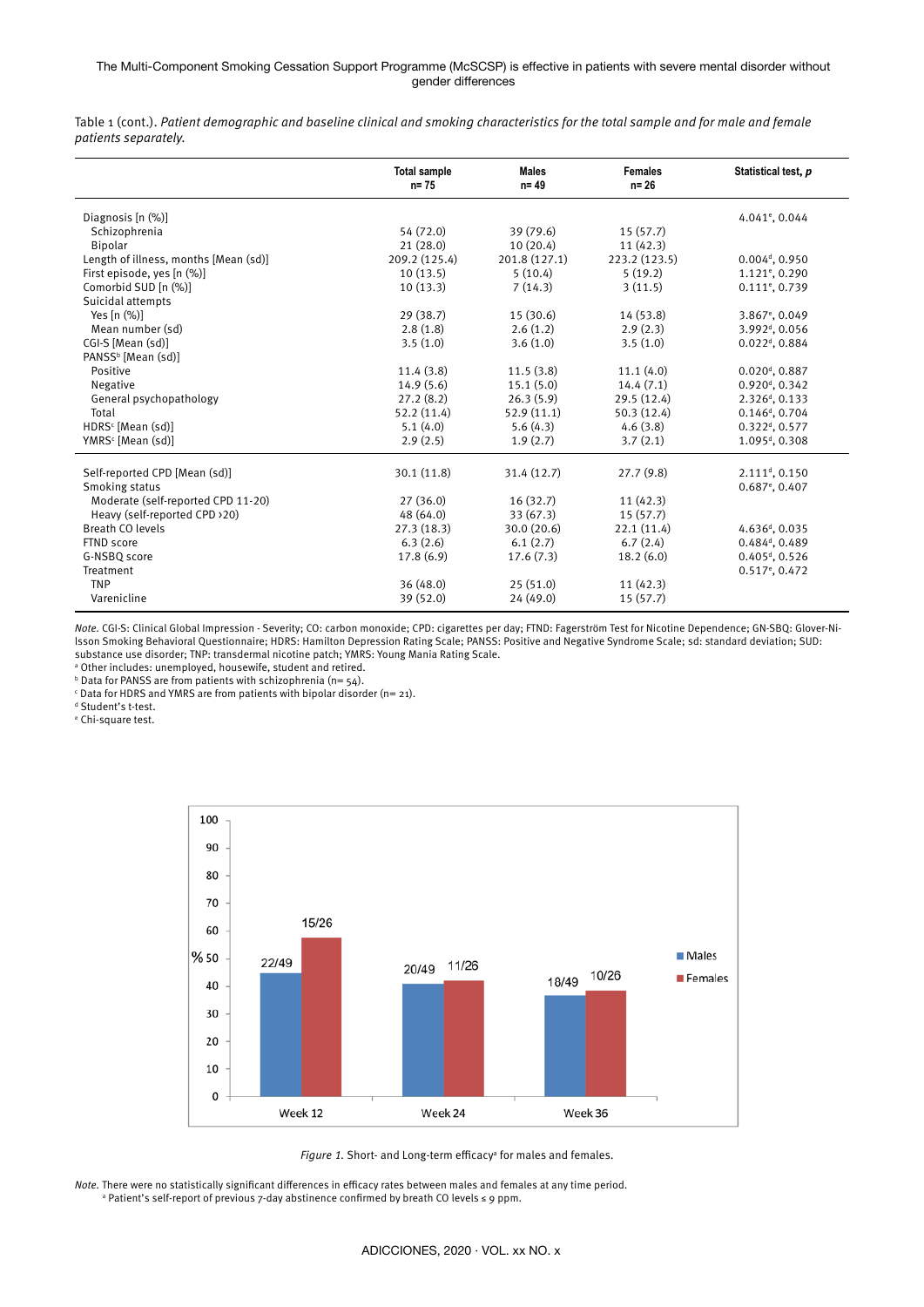#### María José Jaén, Maria Paz Garcia-Portilla, Fernando Sarramea, Teresa Bobes, Gonzalo Galvan, Eva María Diaz-Mesa, Susana Al-Halabi, Edorta Elizagarate, Pilar Alejanda Saiz, Julio Bobes, Leticia Garcia-Alvarez

Table 2. *Smoking characteristics for males and females across four time periods.*

|                                  | <b>Males</b>    |                 |             | <b>Females</b> |                 |            |            |                 |
|----------------------------------|-----------------|-----------------|-------------|----------------|-----------------|------------|------------|-----------------|
|                                  | <b>Baseline</b> | W <sub>12</sub> | <b>W24</b>  | <b>W36</b>     | <b>Baseline</b> | <b>W12</b> | <b>W24</b> | W <sub>36</sub> |
| [mean (sd)]                      |                 |                 |             |                |                 |            |            |                 |
| <b>CPD</b>                       | 31.4(12.7)      | 6.8(8.7)        | 9.6(10.5)   | 9.1(9.0)       | 27.7(9.8)       | 7.9(12.3)  | 10.4(12.2) | 10.3(12.4)      |
| Breath CO level                  | 30.0(20.6)      | 12.4(14.6)      | 13.6 (14.7) | 14.4 (15.6)    | 22.1(11.4)      | 9.2(12.6)  | 11.9(13.2) | 12.2(12.0)      |
| FTND scores                      | 6.1(2.7)        | 2.6(3.1)        | 2.8(3.1)    | 3.2(3.0)       | 6.7(2.4)        | 2.2(3.1)   | 2.9(3.5)   | 3.2(3.4)        |
| GN-SBQ scores                    | 17.6(7.3)       | 9.0(8.9)        | 9.2(9.1)    | 9.7(9.8)       | 18.2(6.0)       | 7.5(7.7)   | 9.4(8.8)   | 10.2(7.8)       |
| Smoking <sup>a</sup> [n $(\%)$ ] |                 |                 |             |                |                 |            |            |                 |
| Abstinent                        |                 | 24(49.0)        | 21(42.9)    | 18 (38.8)      |                 | 16(61.5)   | 12(46.2)   | 12 (46.2)       |
| Mild                             |                 | 10(20.4)        | 6(12.2)     | 10(20.4)       |                 | 2(7.7)     | 3(11.5)    | 4(15.4)         |
| Moderate                         | 16(32.7)        | 12(24.5)        | 16(32.7)    | 17(34.7)       | 11(42.3)        | 4(15.4)    | 7(26.9)    | 5(19.2)         |
| Heavy                            | 33(67.3)        | 3(6.1)          | 6(12.2)     | 3(6.1)         | 15(57.7)        | 4(15.4)    | 4(15.4)    | 5(19.2)         |

#### Table 2 (cont.).

|                                  | <b>Statistical test</b>                                   |                                                      |                                          |  |
|----------------------------------|-----------------------------------------------------------|------------------------------------------------------|------------------------------------------|--|
|                                  | Interaction effect<br>(Time*Gender)<br>Wilks Lambda, F, p | <b>Main effect</b><br>for Time<br>Wilks Lambda, F, p | <b>Main effect</b><br>for Gender<br>F, p |  |
| [mean (sd)]                      |                                                           |                                                      |                                          |  |
| CPD                              | 0.970, (3,71) 0.741, 0.531                                | $0.298, (3.71)$ 55.683, <0.0005                      | 0.005, 0.942                             |  |
| Breath CO level                  | 0.936, (3,68) 0.882, 0.455                                | $0.586, (3.68)$ 16.037, <0.0005                      | 1.349, 0.249                             |  |
| FTND scores                      | 0.959, (3,71) 1.015, 0.391                                | 0.436, (3,71) 30.646, <0.0005                        | 0.011, 0.917                             |  |
| GN-SBQ scores                    | 0.949, (3,69) 1.238, 0.303                                | $0.434, (3.69)$ 30.047, $\langle 0.0005$             | 0.000, 0.985                             |  |
|                                  | Between gender                                            | Within gender<br>Chi square, p                       |                                          |  |
|                                  | Chi square, p                                             | <b>Males</b>                                         | <b>Females</b>                           |  |
| Smoking <sup>a</sup> [n $(\%)$ ] |                                                           |                                                      |                                          |  |
| Abstinent                        | Base: 0.687, 0.407                                        |                                                      |                                          |  |
| Mild                             | W12: 4.440, 0.218                                         | Base-W12: 59.571, <0.0005                            | Base-W12: 27.635, <0.0005                |  |
| Moderate                         | W24: 0.356, 0.949                                         | W12-24: 2.771, 0.428                                 | W12-24: 1.590, 0.662                     |  |
| Heavy                            | W36: 4.574, 0.206                                         | W24-36: 2.251, 0.522                                 | W24-36: 0.587, 0.899                     |  |

*Note.* CO: carbon monoxide; CPD: cigarettes per day; FTND: Fagerström Test for Nictoine Dependence; GN-SBQ: Glover-Nilsson Smoking Behavioral Questionnaire; TNP: transdermal nicotine patches; sd: standard deviation; W: week.

a Smoking self-reported status: Abstinent: self-reported CPD 0, Mild: self-reported CPD 1-10, Moderate: self-reported CPD 11-20, Heavy: self-reported CPD >20. **b** F is presented as: (Hypothesis df, Error df) F value.

#### *Safety and tolerability*

During the 12-week active treatment no patients made suicide attempts or required hospitalization (Table 3). There was significant increase in abdominal perimeter in males [from 105.98 (SD 13.28) to 108.52 (SD 14.01), *t*=- 3.436, *p*=0.002)], but not in females.

There were no significant gender differences in adverse events. The most common were constipation (14.3 males, 26.9% females), abnormal/vivid dreams (18.4 males, 15.4% females), nausea/vomiting (10.2 males, 26.9% females) and skin rash/redness around patch site (14.3 males, 15.4% females).

# *Variables related to cessation*

At week 12, success in tobacco smoking cessation in males was associated with: lower proportion of suicide history

( $p=0.020$ ) and lower psychopathology severity ( $p=0.020$ ) and psychological nicotine dependence  $(p = 0.011)$  at baseline. In females, it was associated with being married or living as married  $(p=0.047)$ .

# **4. Discussion**

The present study is the first to examine gender differences in the efficacy, safety and tolerability of the McSCSP specifically designed for the treatment of patients with SMD under real-world clinical conditions. It has demonstrated the effectiveness in males and females. There were not differences between groups in the cessation rates at any time point, neither controlled by diagnosis or treatment.

There were no significant gender differences on a range of smoking related variables at baseline. As in previous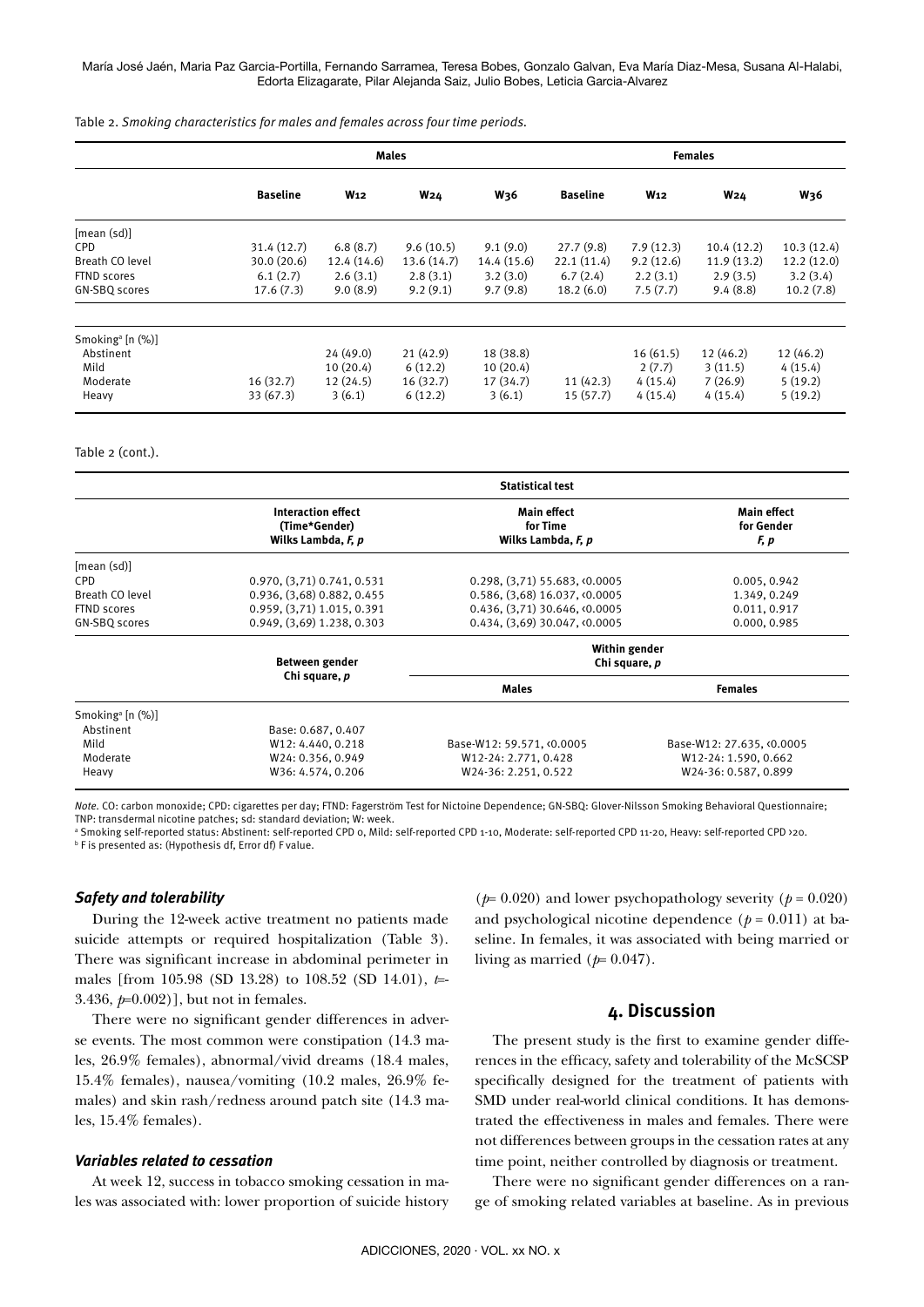#### The Multi-Component Smoking Cessation Support Programme (McSCSP) is effective in patients with severe mental disorder without gender differences

Table 3. *Safety in males and females.*

|                                                           |                              | <b>Males</b>         |                  |
|-----------------------------------------------------------|------------------------------|----------------------|------------------|
|                                                           | <b>Baseline</b><br>Mean (sd) | Week-12<br>Mean (sd) | Paired t test, p |
| <b>PANSS</b>                                              |                              |                      |                  |
| - PANSS-Positive                                          | 11.5(3.8)                    | 10.7(3.9)            | 2.252, 0.030     |
| - PANSS-Negative                                          | 15.1(5.0)                    | 14.5(5.5)            | 1.812, 0.078     |
| - PANSS-General Psychopathology                           | 26.3(5.9)                    | 24.2(6.0)            | 2.840, 0.007     |
| - PANSS-Total                                             | 52.9(11.1)                   | 49.5 (11.4)          | 3.099, 0.004     |
| <b>HDRS</b>                                               | 5.6(4.3)                     | 4.9(5.7)             | 0.381, 0.712     |
| <b>YMRS</b>                                               | 1.9(2.7)                     | 2.0(4.6)             | $-0.086, 0.933$  |
| CGI-S                                                     | 3.6(1.0)                     | 3.5(1.0)             | 0.206, 0.837     |
| Weight (kg)                                               | 89.2 (18.5)                  | 90.7(18.7)           | $-3.371, 0.002$  |
| BMI $(kg/m2)$                                             | 30.3(5.8)                    | 30.9(5.8)            | $-4.126, 0.0005$ |
| Heart rate (bpm)                                          | 81.8 (15.6)                  | 82.3 (17.8)          | 0.297, 0.768     |
| Blood pressure                                            |                              |                      |                  |
| - Diastolic (mmHg)                                        | 75.0 (12.6)                  | 76.8 (11.0)          | $-1.255, 0.216$  |
| - Systolic (mmHg)                                         | 116.0(17.9)                  | 121.0 (19.5)         | $-1.638, 0.109$  |
| Creatinine (mg/dL)                                        | 0.9(0.1)                     | 0.9(0.1)             | 1.807, 0.077     |
| Urea $(mg/dL)$                                            | 29.2(7.9)                    | 29.8(8.0)            | $-0.813, 0.420$  |
| Glomerular filtration rate mL/min per 1.73 m <sup>2</sup> | 100.9(18.7)                  | 101.4 (18.9)         | $-0.329, 0.744$  |
| AST (U/L)                                                 | 21.6(9.1)                    | 22.4(8.7)            | $-1.155, 0.254$  |
| ALT(U/L)                                                  | 28.5(17.0)                   | 32.6(21.1)           | $-1.933, 0.059$  |
| GGT(U/L)                                                  | 42.2 (30.6)                  | 43.4 (30.0)          | $-0.678, 0.501$  |
| Total bilirubin (mg/dL)                                   | 0.5(0.2)                     | 0.4(0.2)             | 1.033, 0.308     |
| ALP $(U/L)$                                               | 71.3(21.0)                   | 70.3(20.9)           | 0.990, 0.327     |
| Cholesterol (mg/dL)                                       | 207.2 (43.9)                 | 198.3 (44.5)         | 2.281, 0.027     |
| HDL-cholesterol (mg/dL)                                   | 40.5(10.7)                   | 41.4(11.1)           | $-1.300, 0.200$  |
| LDL-cholesterol (mg/dL)                                   | 134.3 (41.9)                 | 120.8 (40.9)         | 2.823, 0.009     |
| Triglycerides (mg/dL)                                     | 202.6 (142.5)                | 224.4 (158.8)        | $-1.357, 0.184$  |

# Table 3 (cont.).

|                                                           |                              | <b>Females</b>       |                  |
|-----------------------------------------------------------|------------------------------|----------------------|------------------|
|                                                           | <b>Baseline</b><br>Mean (sd) | Week-12<br>Mean (sd) | Paired t test, p |
| <b>PANSS</b>                                              |                              |                      |                  |
| - PANSS-Positive                                          | 11.1(4.0)                    | 8.9(2.2)             | 2.219, 0.044     |
| - PANSS-Negative                                          | 14.4(7.1)                    | 15.0(7.6)            | $-0.402, 0.694$  |
| - PANSS-General Psychopathology                           | 29.5 (12.4)                  | 24.3(7.0)            | 1.549, 0.144     |
| - PANSS-Total                                             | 50.3(12.4)                   | 48.2 (13.1)          | 0.477, 0.641     |
| <b>HDRS</b>                                               | 5.0(3.8)                     | 4.8(4.8)             | 0.210, 0.838     |
| <b>YMRS</b>                                               | 4.1(1.9)                     | 2.7(3.9)             | 1.288, 0.230     |
| $CGI-S$                                                   | 3.5(1.0)                     | 3.3(1.0)             | 1.309, 0.203     |
| Weight (kg)                                               | 79.4 (14.2)                  | 81.9 (14.1)          | $-3.375, 0.003$  |
| BMI $(kg/m2)$                                             | 31.5(5.7)                    | 32.6(5.8)            | $-3.594, 0.002$  |
| Heart rate (bpm)                                          | 85.6 (16.4)                  | 81.3 (15.6)          | 1.456, 0.160     |
| Blood pressure                                            |                              |                      |                  |
| - Diastolic (mmHg)                                        | 75.8(9.2)                    | 77.2(9.5)            | $-0.811, 0.426$  |
| - Systolic (mmHg)                                         | 115.4 (14.2)                 | 116.4(11.5)          | $-0.279, 0.783$  |
| Creatinine (mg/dL)                                        | $0.7(0.1)$ *                 | $0.7(0.1)$ *         | $-2.119, 0.045$  |
| Urea $(mg/dL)$                                            | 34.6 (9.9)                   | 33.7 (10.4)          | 0.571, 0.574     |
| Glomerular filtration rate mL/min per 1.73 m <sup>2</sup> | 98.2 (23.3)                  | 92.4 (17.1)          | 2.191, 0.043     |
| AST (U/L)                                                 | 17.5(5.6)                    | 19.3(8.4)            | $-1.187, 0.248$  |
| ALT(U/L)                                                  | 19.8(8.2)                    | 22.3(15.4)           | $-0.738, 0.468$  |
| GGT(U/L)                                                  | 31.0(18.6)                   | 31.4 (18.9)          | $-0.387, 0.702$  |
| Total bilirubin (mg/dL)                                   | $0.4(0.2)$ **                | $0.4(0.2)$ **        | $-2.127, 0.045$  |
| ALP $(U/L)$                                               | 76.2 (19.9)                  | 73.8 (18.7)          | 1.470, 0.155     |
| Cholesterol (mg/dL)                                       | 206.4 (39.2)                 | 209.7 (36.9)         | $-0.944, 0.355$  |
| HDL-cholesterol (mg/dL)                                   | 51.8 (10.8)                  | 52.6(10.5)           | $-0.796, 0.434$  |
| LDL-cholesterol (mg/dL)                                   | 132.4 (29.7)                 | 129.4 (31.3)         | 0.522, 0.610     |
| Triglycerides (mg/dL)                                     | 134.8 (109.8)                | 148.3 (104.0)        | $-1.522, 0.149$  |

*Note.* ALP: alkaline phosphatase; ALT: alanine aminotransferase; AST: aspartate aminotransferase; BMI: body mass index; CGI-S: Clinical Global Impression - Severity; GGT: gamma glutamyl transferase; HDL: High-density lipoprotein; HDRS: Hamilton Depression Rating Scale; LDL: low-density lipoprotein; PANSS: Positive and Negative Syndrome Scale; sd: standard deviation; YMRS: Young Mania Rating Scale. \*Baseline 0.7096 (0.11767); Week-12 0.7308 (0.10480); \*\* 0.3565 (0.17629); 0.3700 (0.18918).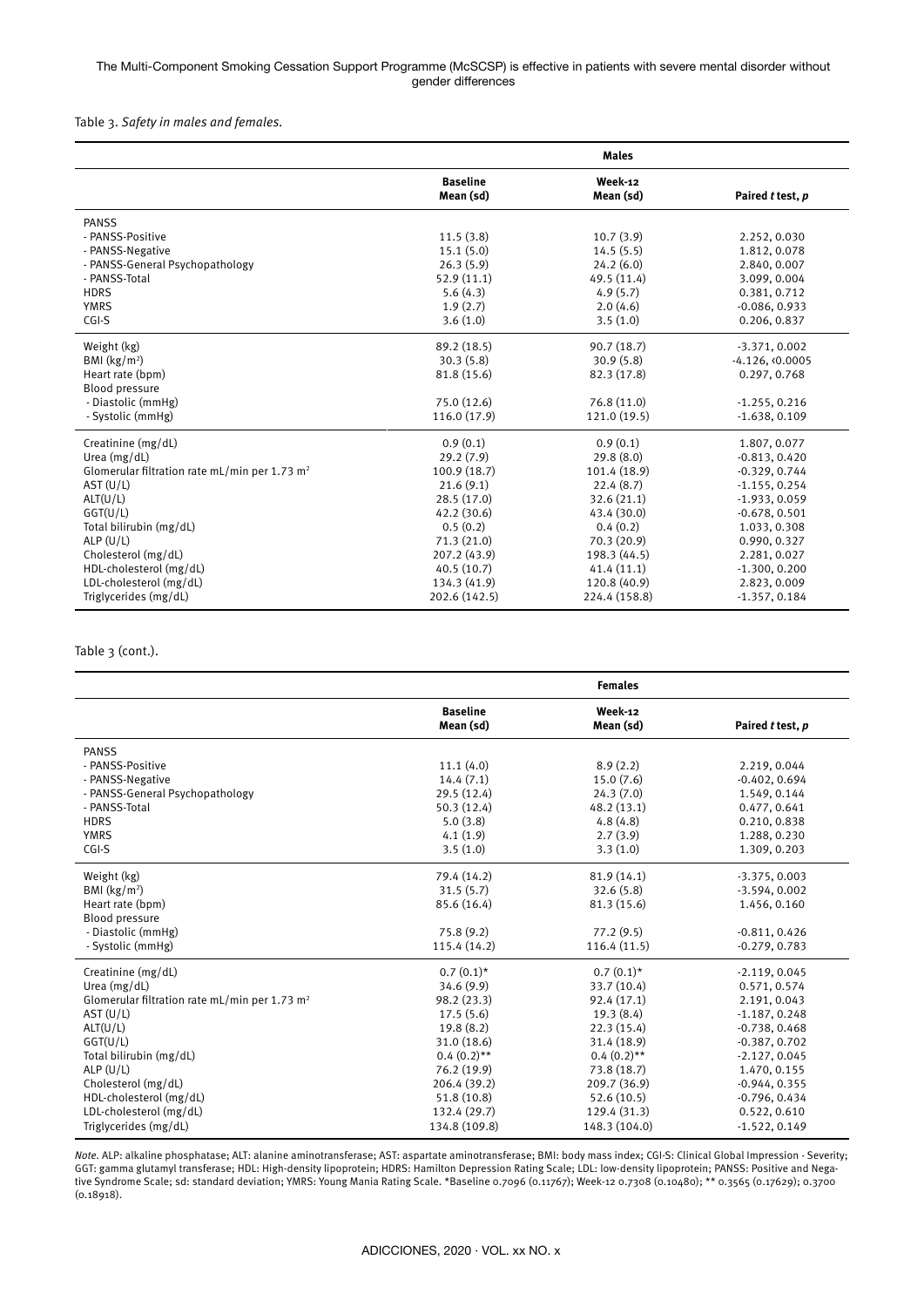María José Jaén, Maria Paz Garcia-Portilla, Fernando Sarramea, Teresa Bobes, Gonzalo Galvan, Eva María Diaz-Mesa, Susana Al-Halabi, Edorta Elizagarate, Pilar Alejanda Saiz, Julio Bobes, Leticia Garcia-Alvarez

studies we found fewer gender differences in smokers with SMD compared to those in the general population (Filia et al., 2014). People with SMD (males and females) have higher rates of smoking (Kumari & Postma, 2005) and nicotine dependence than smokers in the general population, they smoke more cigarettes per day and have higher FTND scores (Gurpegui et al., 2005), so this may make smokers with severe disorders a more homogenous group (Filia et al., 2014).

As in scarce previous studies in patients with mental illness (Filia et al., 2014), there are no gender differences in the cessation rates which is different from the general population where females have more difficulty quitting and poorer smoking-cessation treatment outcomes (Mc-Kee, O'Malley, Salovey, Krishnan-Sarin & Mazure, 2005; Perkins & Scott, 2008; Reid et al., 2009; Smith, Bessette, Weinberger, Sheffer & McKee, 2016). However, in spite of this lack of significant differences, the cessation rate at 12 week looks higher in females. At 24-week and 36-week the cessation rate looks the same. These results are of interest since it looks like males who achieve short-term abstinence keep it while a high percentage of women return smoking after abstinence (15.4% vs 4.1%).

There were not psychopathological exacerbations, neither suicide attempts or hospitalizations. Moreover, males improved more than females, decreassing PANSS positive, general psychopathology and total scores, while females just improved in positive symptomatology. According previous studies (Ostacher et al., 2006), there is an association between smoking and greater severity of the mental disorder, so maybe the smoking cessation of those patients could contribute to this improvement. Other studies find that higher PANSS total scores are less frequent in mildly dependent smokers (Aguilar, Gurpegui, Diaz & De Leon, 2005).

Smoking cessation is frequently associated with weight gain (Aubin, Farley, Lycett, Lahmek & Aveyard, 2012). In agreement with this, we found that both, males and females, experienced significant increases in weight (around 4 kg) and BMI and, males, in abdominal perimeter as well. As in previous studies (Filia, Baker, Gurvich, Richmond & Kulkarni, 2014), there were no gender differences regarding weight increased.

In this study, the variables related to successful tobacco smoking cessation at week-12 in males were the lack suicide history and lower psychological nicotine dependence and psychopathology severity (CGI-S) at baseline. In females the variable related to successful tobacco smoking cessation was civil status, specifically be married or living as married. Among males and females with mental illness, baseline expired CO level and a greater number of visits to the program have been shown as predictive of smoking cessation while among males, having a history of alcohol, heroin and other opioids, and marijuana use were predictive of unsuccessful smoking cessation (Okoli et al., 2011). The knowledge about the factors related with the successful tobacco smoking cessation may be important in the design of future smoking cessation programs for individuals with SMD.

Our results should be interpreted in light of a series of methodological limitations. First, the relatively small sample size in each group, which can be related with the absence of more gender differences. For this reason, we did not divide each gender group by diagnosis, in spite the significant differences. Secondly, this study was conducted with a sample of smokers with psychosis and bipolar disorders, so they are not a homogeneous group.

In conclusion, we have demonstrated that is effective and safe to help patients either males or females with stabilized SMD to quit tobacco. Future research with larger samples is required in order to more clearly determine if there are or not differences and the reliability and robustness of them.

# **Acknowledgements**

This study was conducted without financial support from any pharmaceutical company. It was partly supported by the Spanish Ministry of Science and Innovation, Instituto de Salud Carlos III (grant PI10/01758 to Dr. Julio Bobes), the Government of the Principality of Asturias PCTI-2018- 2022 IDI/2018/235, the CIBERSAM and Fondos Europeos de Desarrollo Regional (FEDER). The Health Services of the Principado de Asturias, Spain, donated us part of the medication used in this study.

The authors wish to thank Fundación para la Investigación e Innovación Biosanitaria del Principado de Asturias (Finba) for the financial support.

# **References**

- Aguilar, M. C., Gurpegui, M., Diaz, F. J. & De Leon, J. (2005). Nicotine dependence and symptoms in schizophrenia. *British Journal of Psychiatry, 186,* 215–221. doi:10.1192/bjp.186.3.215.
- Aubin, H.-J., Farley, A., Lycett, D., Lahmek, P. & Aveyard, P. (2012). Weight gain in smokers after quitting cigarettes: meta-analysis. *BMJ, 345*, e4439–e4439. doi:10.1136/bmj. e4439.
- Bjornson, W., Rand, C., Connett, J. E., Lindgren, P. Nides, M., Pope, F., … O'Hara, P. (1995). Gender differences in smoking cessation after 3 years in the Lung Health Study. *American Journal of Public Health, 85,* 223–230. doi:10.2105/ajph.85.2.223.
- COMMIT. (1995). Community Intervention Trial for Smoking Cessation (COMMIT): I. cohort results from a fouryear community intervention. *American Journal of Public Health, 85,* 183–192. doi:10.2105/ajph.85.2.183.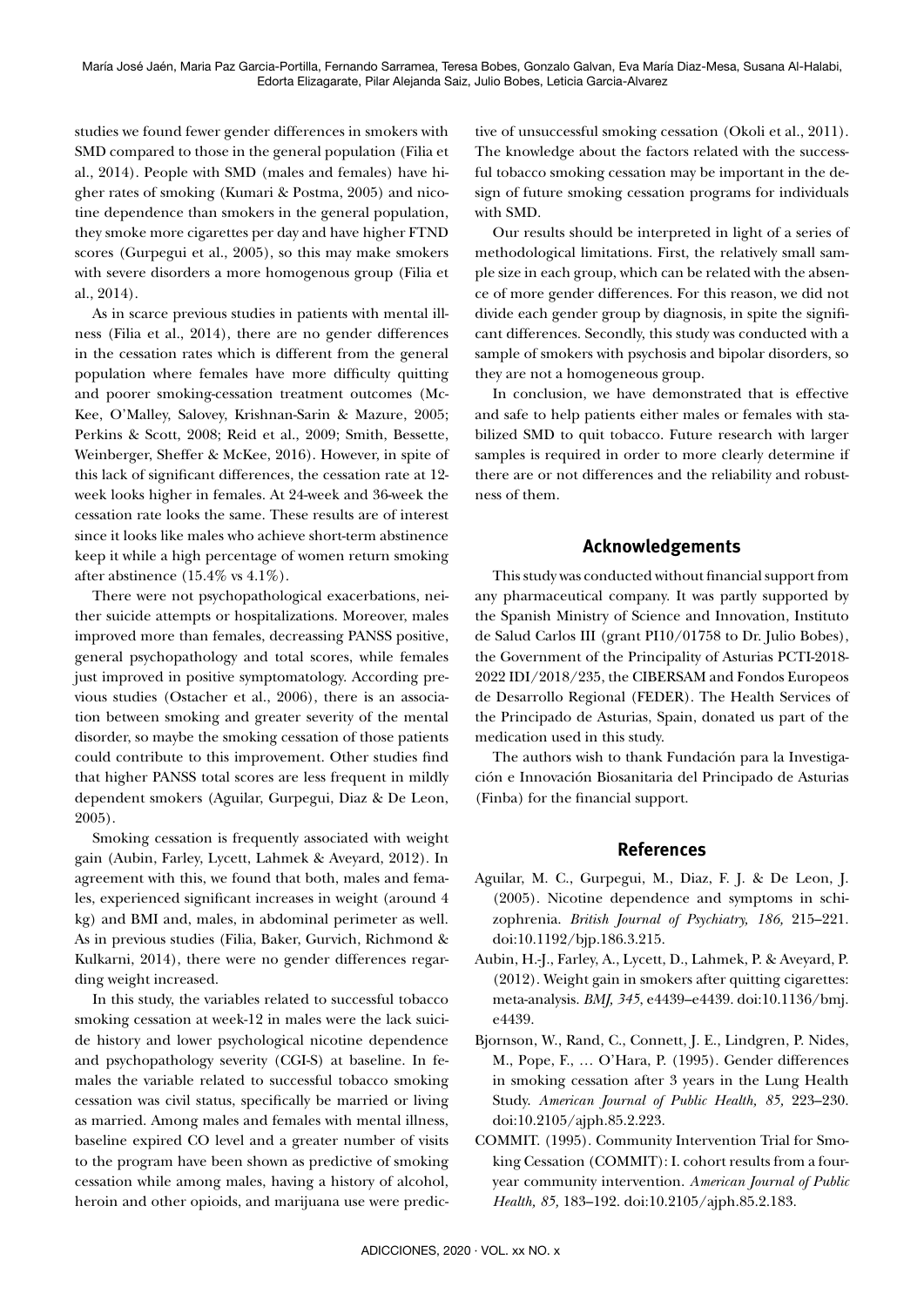- Davis, L. J. J., Hurt, R. D., Offord, K. P., Lauger, G. G., Morse, R. M. & Bruce, B. K. (1994). Self-administered Nicotine-Dependence Scale (SANDS): item selection, reliability estimation, and initial validation. *Journal of Clinical Psychology, 50,* 918–930. doi:10.1002/1097-4679(199411 )50:6<918::aid-jclp2270500617>3.0.co;2-6.
- De Hert, M., Correll, C. U., Bobes, J., Cetkovich-Bakmas, M., Cohen, D. A. N., Asai, I., … Leucht, S. (2011). Physical illness in patients with severe mental disorders. I. Prevalence, impact of medications and disparities in health care. *World Psychiatry, 10,* 52–77. doi:10.1002/j.2051-5545.2011.tb00014.x.
- Filia, S. L., Baker, A. L., Gurvich, C. T., Richmond, R. & Kulkarni, J. (2014). The perceived risks and benefits of quitting in smokers diagnosed with severe mental illness participating in a smoking cessation intervention: Gender differences and comparison to smokers without mental illness. *Drug and Alcohol Review, 33,* 78–85. doi:10.1111/dar.12091.
- Filia, S. L., Baker, A. L., Gurvich, C. T., Richmond, R., Lewin, T. J. & Kulkarni, J. (2014). Gender differences in characteristics and outcomes of smokers diagnosed with psychosis participating in a smoking cessation intervention. *Psychiatry Research, 215,* 586–593. doi:10.1016/j.psychres.2014.01.002.
- Garcia-Portilla, M. P., Garcia-Alvarez, L., Saiz, P. A., Diaz-Mesa, E., Galvan, G., Sarramea, F., … Bobes, J. (2014). Effectiveness of a multi-component Smoking Cessation Support Programme (McSCSP) for patients with severe mental disorders: study design. *International Journal of Environmental Research and Public Health, 11,* 373–389. doi:10.3390/ijerph110100373.
- Garcia-Portilla, M. P., Garcia-Alvarez, L., Sarramea, F., Galvan, G., Diaz-Mesa, E., Bobes-Bascaran, T., … Bobes, J. (2016). It is feasible and effective to help patients with severe mental disorders to quit smoking: An ecological pragmatic clinical trial with transdermal nicotine patches and varenicline. *Schizophrenia Research, 176,* 272– 280. doi:10.1016/j.schres.2016.05.011.
- Gurpegui, M., Martínez-Ortega, J. M., Aguilar, M. C., Diaz, F. J., Quintana, H. M. & De Leon, J. (2005). Smoking initiation and schizophrenia: A replication study in a Spanish sample. *Schizophrenia Research, 76,* 113–118. doi:10.1016/j.schres.2004.12.007.
- Hahn, L., Rigby, A. & Galletly, C. (2014). Determinants of high rates of smoking among people with psychosis living in a socially disadvantaged region in South Australia. *Australian and New Zealand Journal of Psychiatry, 48,* 70–79. doi:10.1177/0004867413491158.
- Jiménez-Treviño, L., Velasco, Á., Rodriguez-Revuelta, J., Abad, I., De la Fuente-Tomás, L., González-Blanco, L., Sáiz, P. A. (2019). Factors associated with tobacco consumption in patients with depression. *Adicciones, 31,*  298–308. doi:10.20882/adicciones.1191.
- Kim, S. S., Chung, S., Park, J. Il, Jung, A. J., Kalman, D. & Ziedonis, D. M. (2013). Smoking among individuals with schizophrenia in korea: Gender differences. *Archives of Psychiatric Nursing, 27,* 241–245. doi:10.1016/j. apnu.2013.06.002.
- Kumari, V. & Postma, P. (2005). Nicotine use in schizophrenia: the self medication hypotheses. *Neuroscence y Biobehavioral Reviews, 29,* 1021–1034. doi:10.1016/j.neubiorev.2005.02.006.
- McKee, S. A., O'Malley, S. S., Salovey, P., Krishnan-Sarin, S. & Mazure, C. M. (2005). Perceived risks and benefits of smoking cessation: Gender-specific predictors of motivation and treatment outcome. *Addictive Behaviors, 30,*  423–435. doi:10.1016/j.addbeh.2004.05.027.
- Okoli, C. T. C., Khara, M., Torchalla, I., Ensom, M. H. H., Oliffe, J. L., Bottorff, J. L. & Stanley, P. J. (2011). Sex differences in smoking cessation outcomes of a tailored program for individuals with substance use disorders and mental illness. *Addictive Behaviors, 36,* 523–526. doi:10.1016/j.addbeh.2010.12.029.
- Ostacher, M. J., Nierenberg, A. A., Perlis, R. H., Eidelman, P., Borrelli, D. J., Tran, T. B., … Sachs, G. S. (2006). The relationship between smoking and suicidal behavior, comorbidity, and course of illness in bipolar disorder. *The Journal of Clinical Psychiatry, 67,* 1907–1911. doi:10.4088/ jcp.v67n1210.
- Perkins, K. A. (2001). Smoking cessation in women. Special considerations. *CNS Drugs, 15,* 391–411. doi:10.2165/00023210-200115050-00005.
- Perkins, K. A. & Scott, J. (2008). Sex differences in long-term smoking cessation rates due to nicotine patch. *Nicotine and Tobacco Research, 10,* 1245–1251. doi:10.1080/14622200802097506.
- Reid, R. D., Pipe, A. L., Riley, D. L. & Sorensen, M. (2009). Sex differences in attitudes and experiences concerning smoking and cessation: Results from an international survey. *Patient Education and Counseling, 76,* 99–105. doi:10.1016/j.pec.2008.11.001.
- Rodriguez Muñoz, P. M., Carmona Torres, J. M., Hidalgo Lopezosa, P., Cobo Cuenca, A. I. & Rodríguez Borrego, M. A. (2019). Evolution of alcohol and tobacco consumption in young people in Spain, after the law 42/2010 against smoking: 2011-2014. *Adicciones, 31,*  274–283. doi:10.20882/adicciones.1035.
- Sarramea Crespo, F., Jaén-Moreno, M. J., Gutiérrez-Rojas, L., Balanzá-Martínez, V., García-Alvarez, L., Saiz Martínez, P. A., Bobes, J. (2019a). "Readiness to Change" Predicts Efficacy of Reduction among Smokers with Severe Mental Illness. *European Addiction Research, 25,* 256- 262. doi:10.1159/000500450.
- Sarramea, F., Jaen-Moreno, M. J., Balanza-Martinez, V., Osuna, M. I., Alcala, J. A., Montiel, F. J., … Gutierrez-Rojas, L. (2019b). Setting the stage to quit smoking in Bi-